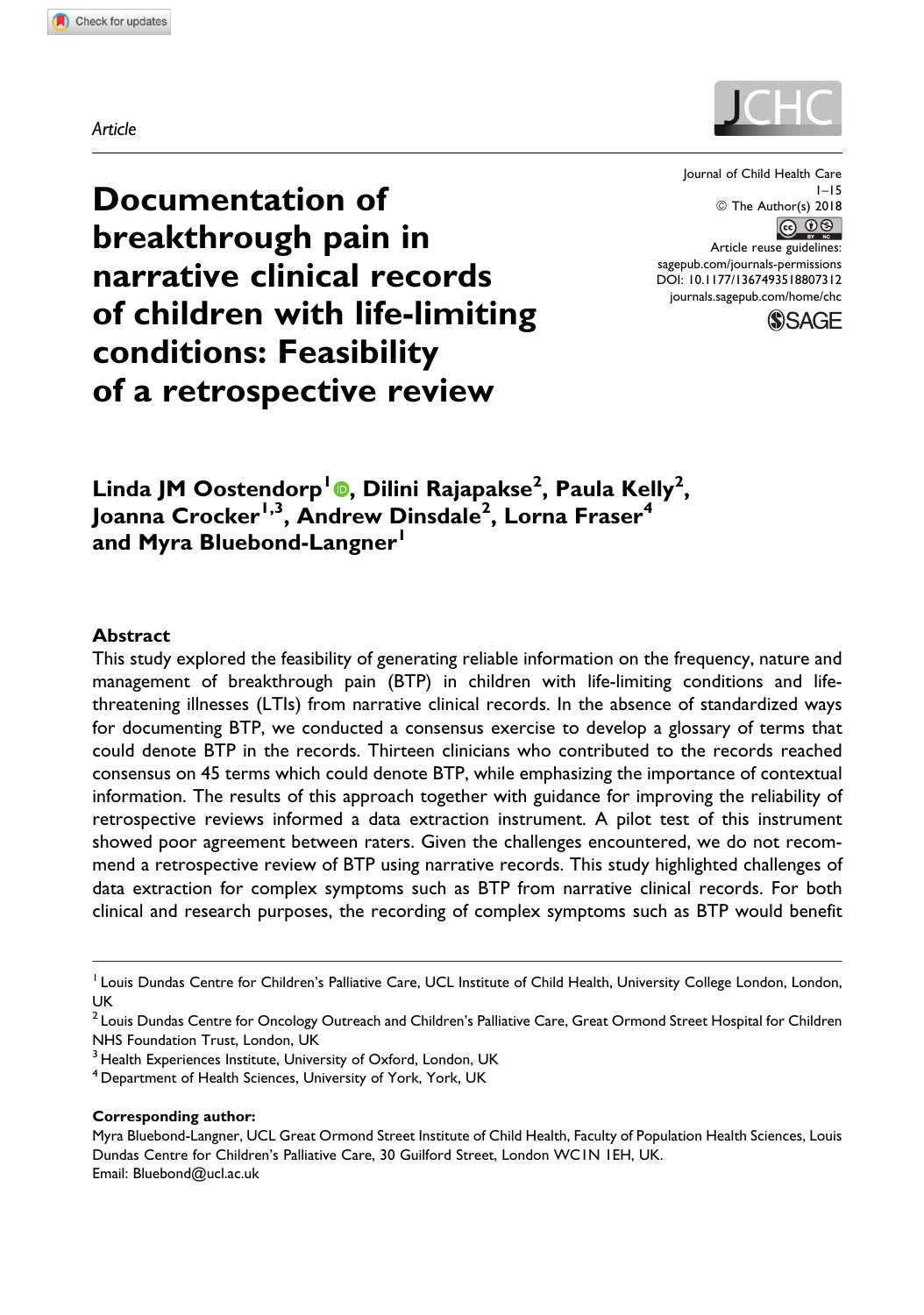from clear criteria for applying definitions, a more structured format and the inclusion of validated assessment tools. This study also showed the value of consensus exercises in improving understanding and interpretation of clinical notes within a service.

#### Keywords

Breakthrough pain, child, data collection/instrumentation, life-limiting conditions, retrospective review

## Introduction

Retrospective reviews of clinical records are a relatively inexpensive way to generate greater insight in unexplored areas of medical research and inform subsequent prospective studies (Gearing et al., 2006; Hellings, 2004). Extracting useful information from clinical records, however, presents various challenges including individual variation in documentation and inconsistent use of terminology (Samuels, 2012; Worster and Haines, 2004). In emerging areas of practice, such as paediatric palliative care, shared descriptors of signs and symptoms may not even exist (Craig et al., 2015; Liben et al., 2008; Siden et al., 2012).

Reports from professionals and parents indicate that pain is frequently unsatisfactorily treated in children with life-limiting conditions (LLCs) or life-threatening illnesses (LTIs), particularly towards the end of life (Drake et al., 2003; Goldman et al., 2006; Tomlinson et al., 2011; Wolfe et al., 2000). One of the most difficult types of pain to manage is breakthrough pain (BTP). Even when an active pain management strategy is in place to alleviate background pain, children can experience BTP. The WHO definition of BTP is provided in Figure 1.

In brief, BTP is characterized as 'a temporary increase in the severity of pain over and above the pre-existing baseline pain level' (World Health Organization (WHO), 2012). Importantly, most evidence on pain assessment and management in children relates to post-operative pain and caution is required in extrapolating this evidence to children with LLCs where clinicians anticipate pain escalation as the disease progresses. The single study investigating BTP in a population of children with LLCs (Friedrichsdorf et al., 2007) showed that 57% out of 27 hospitalized children with cancer who had controlled background pain reported to have experienced BTP in the previous 24 hours. While this study is a useful starting point, further larger-scale prospective studies on the frequency, nature and management of BTP in the entire population of children with LLCs or LTIs are needed to develop effective interventions.

Clinical records detailing children's pain symptoms and the strategies used to alleviate these are a potential source of data for baseline information. As a first step in expanding the evidence base on the frequency, nature and management of BTP in children with LLCs or LTIs, we undertook a retrospective review of the clinical records of children cared for by the largest specialist paediatric palliative care service in the United Kingdom, giving access to a large and diverse cohort of children. While clinical records are recorded electronically within a bespoke Access database and comprise structured elements, the service has not implemented structured electronic health records yet. Documentation of clinical assessments carried out by team members (clinical nurse specialists, medical registrars and consultants) in the home, hospital, or hospice, or via telephone consultations are reported in a traditional narrative format. In the absence of standardized measures and shared descriptors for documenting BTP, we decided to conduct a consensus exercise, using features from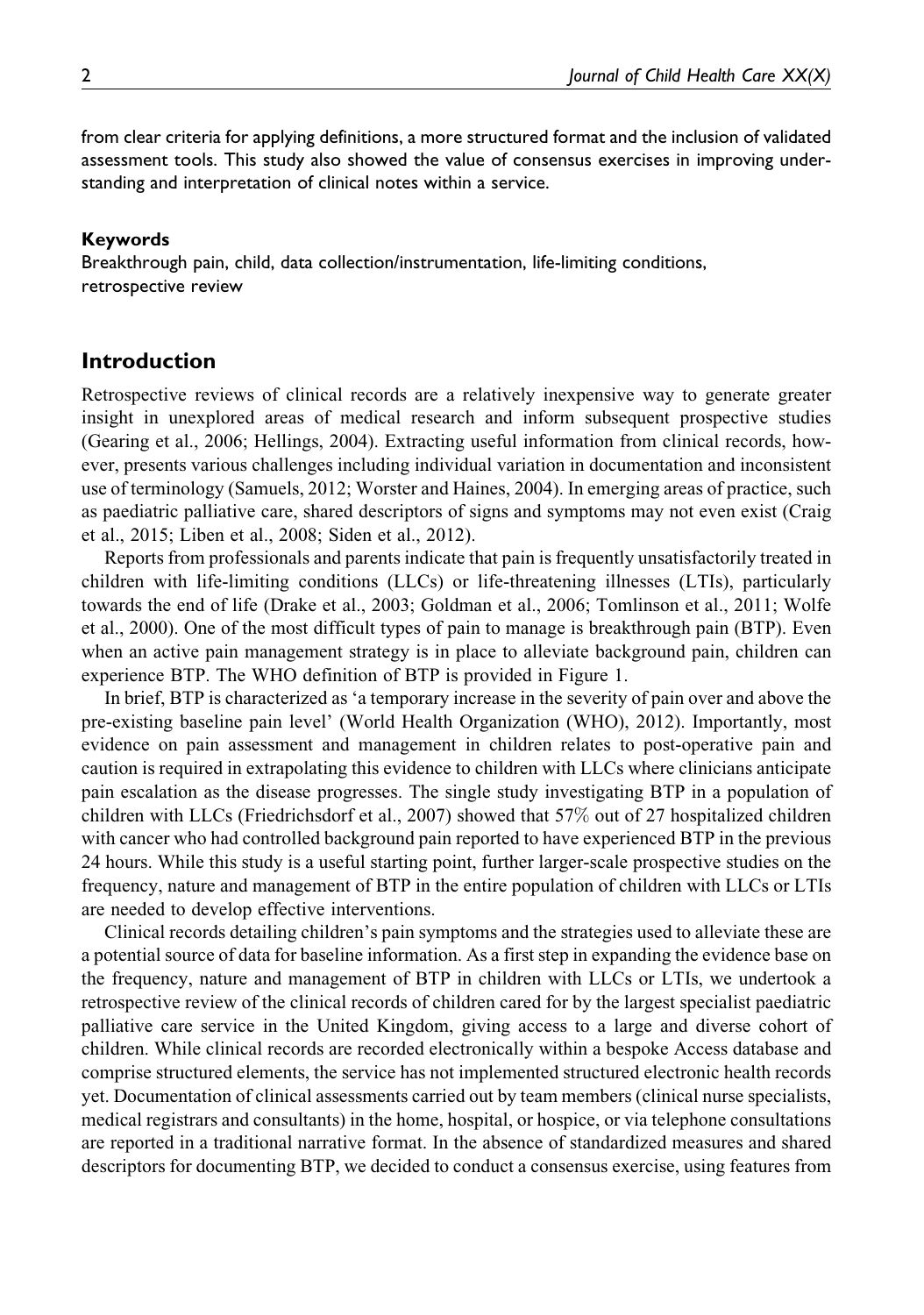#### Definition of breakthrough pain

WHO definition of breakthrough pain (WHO 2012, page 21): "Breakthrough pain is characterized as a temporary increase in the severity of pain over and above the pre-existing baseline pain level, e.g. if a child is taking pain medicines and has good pain control with a stable analgesic regimen and suddenly develops acute exacerbation of pain. It is usually of sudden onset, severe, and of short duration. A number of episodes of breakthrough pain can occur each day. It is a well-known feature in cancer pain but it is also seen in non-malignant pain conditions. Breakthrough pain can occur unexpectedly and independently of any stimulus, i.e. without a preceding incident or an obvious precipitating factor."

WHO definition of incident pain (WHO 2012, page 21):

"Incident pain or pain due to movement has an identifiable cause. The pain can be induced by simple movements, such as walking, or by physical movements that exacerbate pain, such as weight bearing, coughing or urination. Diagnostic or therapeutic procedures can also cause incident pain."

Figure 1. Definition of BTP as used in this study.

both the Delphi consensus technique and the nominal group technique, to develop a glossary of terms that could denote BTP in the records of this service. In this article, we report on the results of the consensus exercise as it relates to the development of a data extraction instrument for a retrospective review of clinical notes. We also report on the feasibility of generating reliable information about BTP when applying this instrument to clinical records. Finally, we report on how such consensus exercises can inform both current practice within a clinical team and design of prospective studies on a particular symptom or set of symptoms.

## Methods

### Design

The aim of the study was to explore the feasibility of generating reliable information on the frequency, nature and management of BTP in children with LLCs or LTIs from narrative clinical records to inform current practice and the design of a prospective study. The study consisted of three parts, and the first part was a consensus exercise among clinicians to create a glossary of terms that could denote BTP in the narrative clinical records of children with LLCs or LTIs. Importantly, we did not aim to develop a definition of BTP itself (we used the WHO definition as described above) rather we sought consensus on how clinicians interpret and apply this definition and how they may document BTP in narrative clinical records. In the second part of the study, we developed a data extraction instrument informed by the results of the consensus exercise and published guidance on data extraction instruments (Eder et al., 2005; Engel et al., 2009; Gregory and Radovinsky, 2012; Jansen et al., 2005). In part three of the study, a pilot test of the data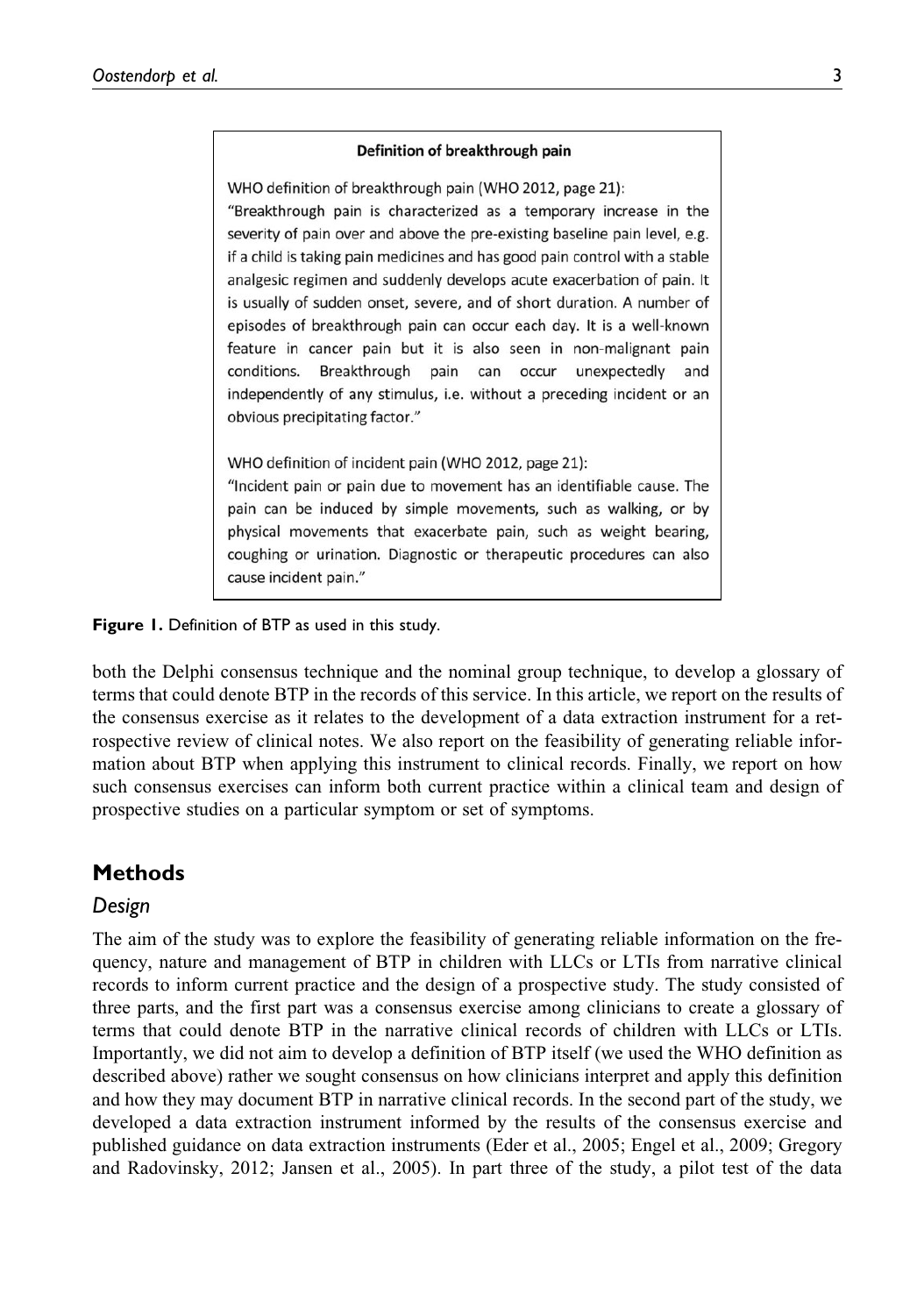extraction instrument was performed to assess interrater reliability (Lilford et al., 2007; Yawn and Wollan, 2005).

### **Participants**

Consensus exercise. Since we aimed to conduct a retrospective review of the records kept within a particular service, the most appropriate participants for the consensus exercise were deemed to be clinicians contributing to these records. All six nurses and seven out of eight doctors from the service were invited to participate in the consensus exercise (one doctor was a member of the study team).

Pilot test of the data extraction instrument. Two raters independently used the data extraction instrument to identify episodes of BTP in the records of children with LLCs or LTIs. This included a research nurse and a palliative care consultant (DR), both experienced in caring for children with LLCs or LTIs. Data were extracted from the records of 52 children with an LLC or LTI, selected from the service's caseload between 1 July 2012 and 30 June 2014.

#### Questionnaire development

An initial list of terms and phrases that could potentially denote BTP in the clinical records was prepared for the clinicians to give feedback on. Two clinicians working within the service (DR and Liz Rasdall) and a member of the study team with both clinical and research experience (PK) independently reviewed the records of 20 children to extract any terms and phrases potentially used to denote BTP. These 20 children were a sample of the children who had died within the last three years, from malignant and non-malignant conditions. A total of 63 terms and phrases were identified and divided into five categories: (i) symptoms reported by patients, parents or healthcare professionals (comprising a list of pain descriptors) (15 items); (ii) behaviours noted in the child (18 items); (iii) neurological symptoms (3 items); (iv) medications (24 items); and (v) other treatments (3 items) (see Online Supplemental File 1).

In the online questionnaire  $(1A/B)$ , clinicians were asked to rate whether they felt the presence of each of these items would indicate BTP ('yes', 'no', 'possibly') (Online Supplemental File 2). Clinicians could also suggest additional terms/phrases. Participants were provided with a definition of BTP encompassing the WHO's definition of both BTP and incident pain in children with medical illness suffering from persistent pain (WHO, 2012). In including incident pain in our definition, we considered that definitions vary as to whether incident pain is included (Davies et al., 2009; Friedrichsdorf and Postier, 2014) or not (WHO, 2012) and decided to perform an inclusive review of BTP in children with LLCs, where identifying the underlying cause of the pain can inform selection of a management strategy (see Figure 1 for the full definitions).

In the second questionnaire  $(2A/B)$ , we included contextual information alongside the items selected from the first questionnaire (see Figure 2).

For example, whereas questionnaires 1A/1B showed terms such as 'achiness', contextual factors were added to the terms and phrases in questionnaires 2A/2B to facilitate discrimination of BTP (e.g. 'sudden occurrence of achiness'; see Online Supplemental Material File 1 for an overview of the contextual factors added). Participants were asked to record for each of the terms/ phrases whether they would indicate BTP ('yes' or 'no') in the context provided (Online Supplemental File 3).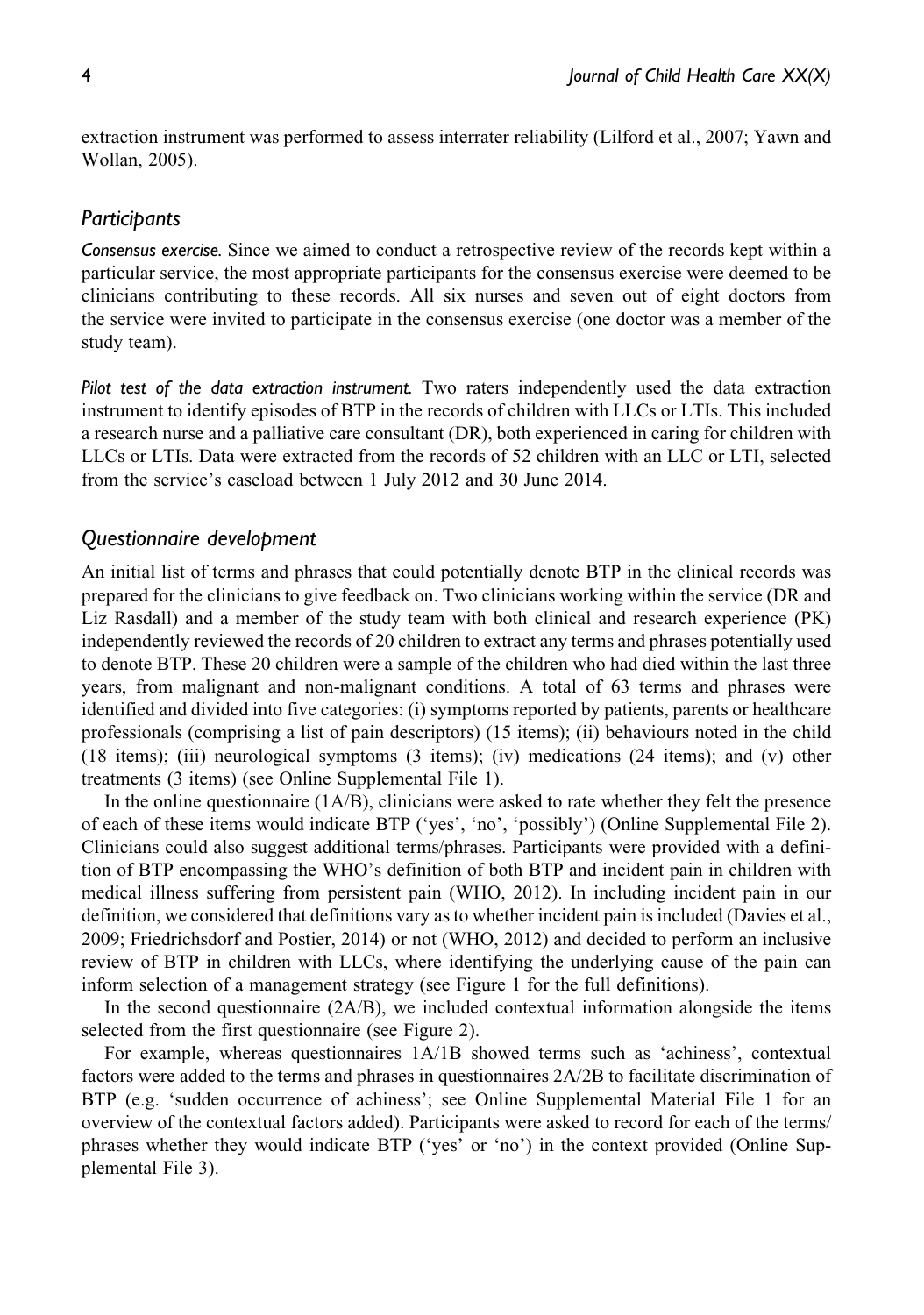

Figure 2. Flow diagram of consensus process.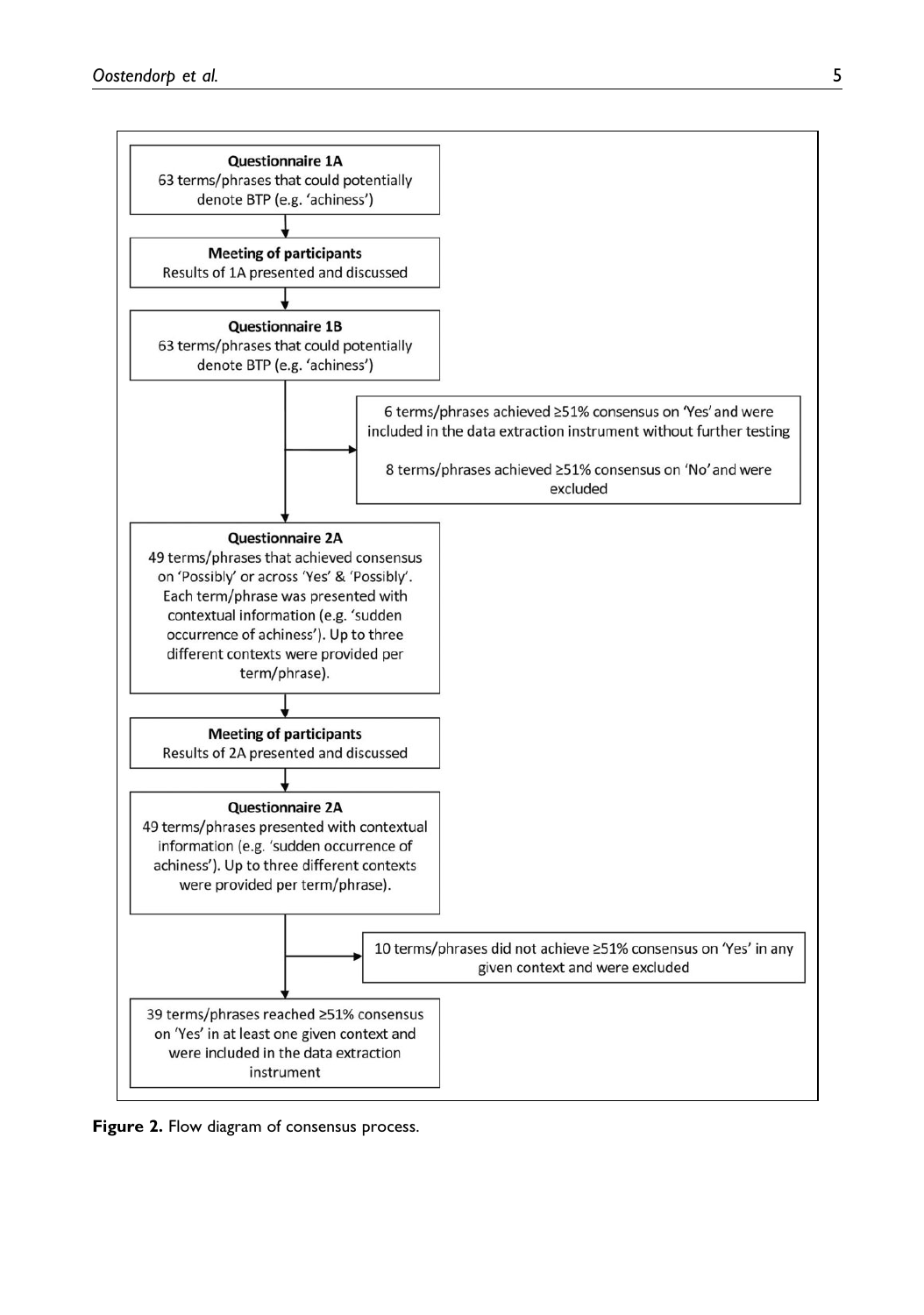# Development of data extraction instrument

An electronic data extracting instrument (see Online Supplemental File 4) and accompanying manual (see Online Supplemental File 5) were developed. The data extraction instrument was designed to identify occurrences of BTP in three steps (see Figure 3): (i) identification of pain episodes using a glossary of 28 pain descriptors developed through the consensus exercise; (ii) selection of pain episodes with evidence of controlled background pain; and (iii) confirmation of the presence of BTP through identification of contextual information (derived from the consensus exercise results).

The electronic instrument contained prompts to aid data extraction and provide explanations, and fields were made mandatory where applicable. Wherever possible, dropdown lists were generated to reduce typing and errors.

# Data collection

Consensus exercise. The consensus process is depicted in Figure 2. Participants in the consensus exercise both completed questionnaires (as also used in the Delphi consensus technique) and participated in face-to-face meetings (which had features of the nominal group technique; McMillan et al., 2016; see Figure 2). Clinicians completed four anonymous online questionnaires at their convenience (rounds 1A/1B/2A/2B). Two face-to-face meetings were held to enable clinicians to discuss areas of disagreement and help the study team to better understand their views (James and Warren-Forward, 2015; Jones and Hunter, 1995; Vakil, 2011). These meetings were facilitated by an external clinical psychologist and highly structured to minimize the risk of one or more participants dominating discussions and to make sure all relevant issues were presented and discussed. To optimize attendance, these meetings were part of the clinicians' weekly handover meeting. After these meetings, participants were invited to recomplete the questionnaire (rounds 1B and 2B). Participants were provided with a copy of the results emphasizing that they need not conform to the prevailing view. An observer (JC/PK) took field notes to capture the content and tenor of discussions.

Pilot test of the data extraction instrument. In the pilot test, two raters independently extracted data using the data extraction instrument to assess interrater reliability and identify any issues that could impede a full retrospective review. In part 1, raters extracted data from 21 clinical records that were selected randomly, stratified by year to factor in changes to documentation styles, and were checked to ensure both malignant and non-malignant conditions were included. The study team, including the two raters, discussed disagreements and agreed refinements of the data extraction instrument to reflect the insights gained. The same two clinicians extracted data from another 31 randomly selected clinical records to conduct a further test of interrater reliability. A sample size calculation showed that, assuming the null hypothesis value of  $\kappa$  to be 0.0, 22–30 cases would be required to detect a statistically significant  $\kappa$  of 0.6 or 0.7 with a power of 90% (Sim and Wright, 2005).

## Analysis

Consensus exercise. After each round of the consensus process, a decision was made whether to include items in the data extraction instrument (see Figure 2). Items were included in the instrument if at least 51% of participants selected 'yes' in round 1B or 2B. A low threshold of 51% was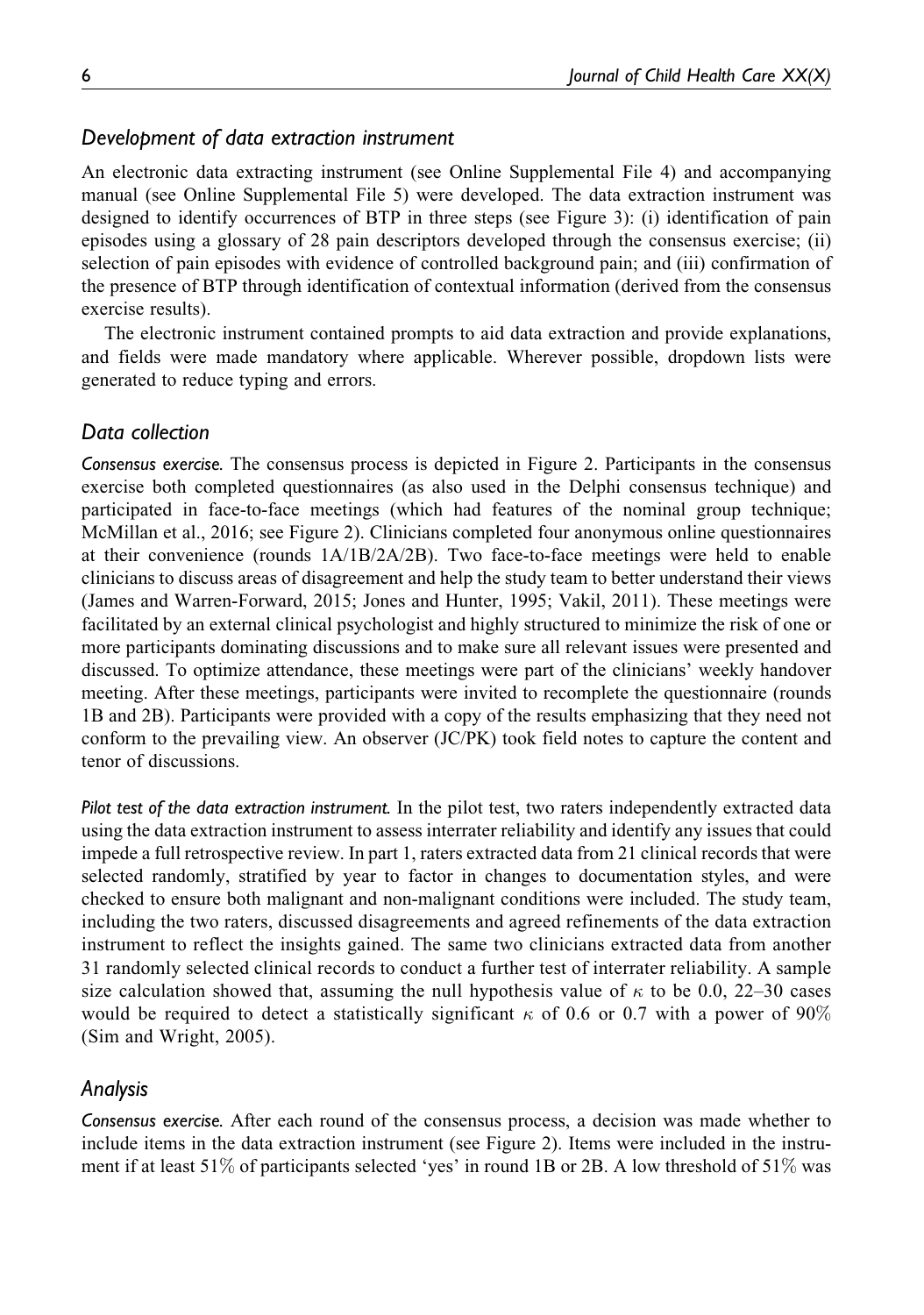

**Figure 3.** Overview of data extraction procedure. This Figure shows the data extraction instrument that was used in the second part of the pilot study, Figure 3. Overview of data extraction procedure. This Figure shows the data extraction instrument that was used in the second part of the pilot study, after refinements were made following the first part of the pilot study. after refinements were made following the first part of the pilot study.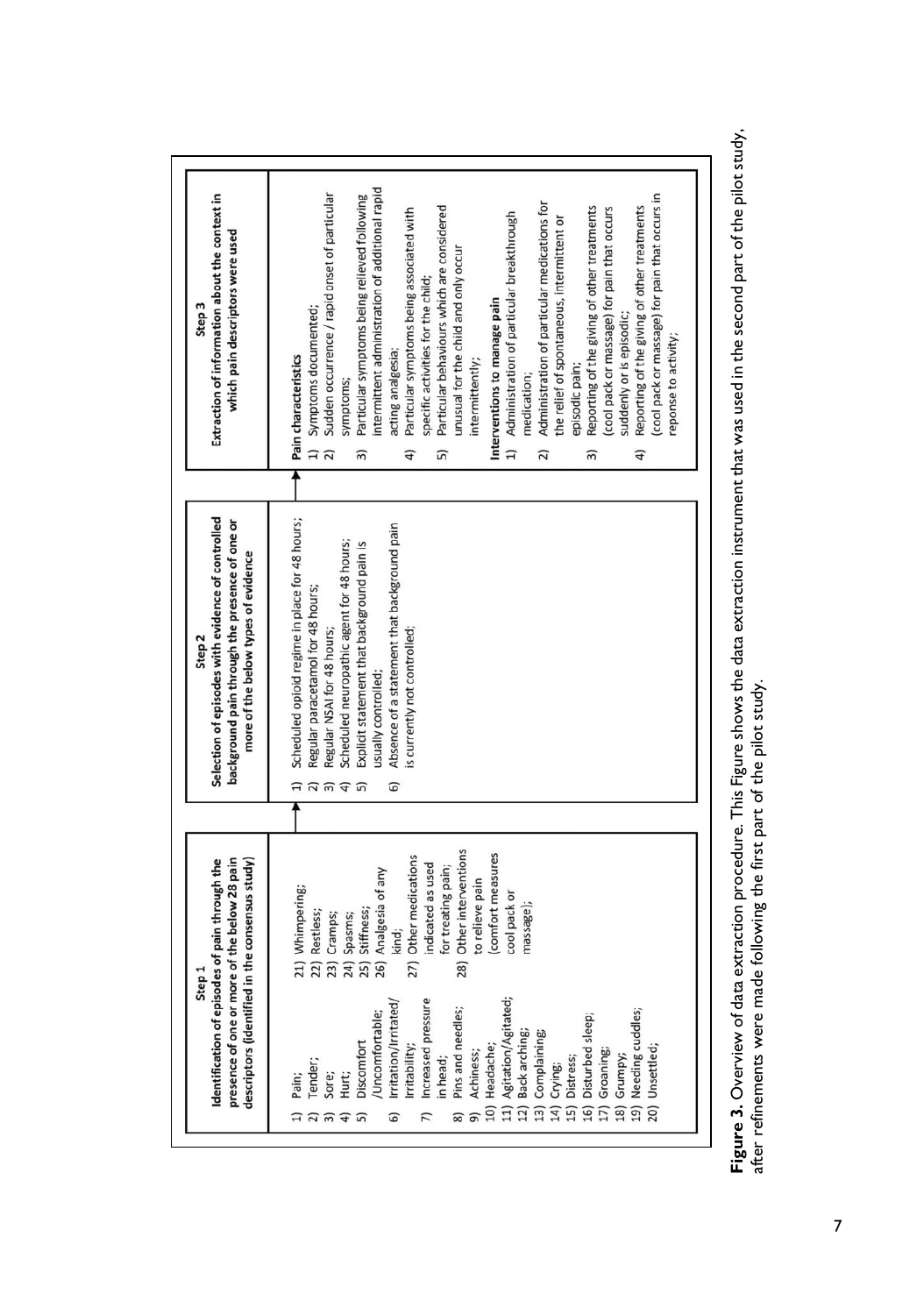considered appropriate, as we aimed to develop an inclusive instrument with a high sensitivity to detect potential occurrences of BTP.

Pilot test of the data extraction instrument. In the pilot test, agreement between raters was assessed using Cohen's  $\kappa$ . The analysis included variables related to patient characteristics and the three steps in identifying BTP (see Figure 3). While the minimum required value of  $\kappa$  is arbitrary, values of 0.6 and 0.7 (moderate to substantial agreement) are often reported (Landis and Koch, 1977). We used a value of 0.7 for episodes of pain identified, the presence of evidence of controlled background pain and the presence of contextual information to confirm that the pain was actually BTP. A more lenient value of 0.6 was used for agreement on more detailed information, such as specific pain descriptors.

### Ethical considerations

The study was approved by the Hospital and University Joint Research and Development Office (13LC02; 12-12-2013). Written informed consent was sought from clinicians participating in the consensus exercise. Data were extracted from children's records by members of the palliative care team and were pseudonymized before being transferred to researchers outside of the care team for analysis. Seeking parental consent was not deemed necessary for this retrospective review.

# Results

### Consensus exercise

Participants. Out of 13 clinicians invited, 7–11 clinicians (54–85%) completed questionnaires and attended facilitated discussions. These included three consultants, three specialist registrars, one locum specialist, five clinical specialist nurses and one nurse consultant.

Round 1. In round 1A, participants reached consensus for 49 out of 63 items (78%; see Online Supplemental File 1). Two participants provided comments, including 'sudden onset of pain' and 'all words are dependent on a thorough history and on who is reporting and who is taking history therefore entirely subjective'.

In the facilitated discussion participants commented that they needed more contextual information to determine whether a term or phrase would indicate BTP. This contextual information included temporal terms, underlying cause of pain, age, baseline behaviour, symptom management and presence of (other) pain descriptors.

In round 1B, participants reached consensus on all items; 6 items (10%) would denote BTP, 8 items (13%) would not denote BTP and 49 items (78%) would possibly denote BTP, depending on context. Two comments were provided, including 'Consider temporal terms in relation to pain' and 'Using a temporal relationship to pain descriptors may help to define terminology'.

Round 2. Contextual information was added to the remaining 49 items (see Online Supplemental File 1). In round 2A, clinicians reached consensus that all items in one or more given contexts would denote BTP. Five comments were provided, all stating that while a term could possibly denote BTP, it was difficult to say this with certainty and more information about the context was required. Two contradictory comments were made about the definition of BTP as used in this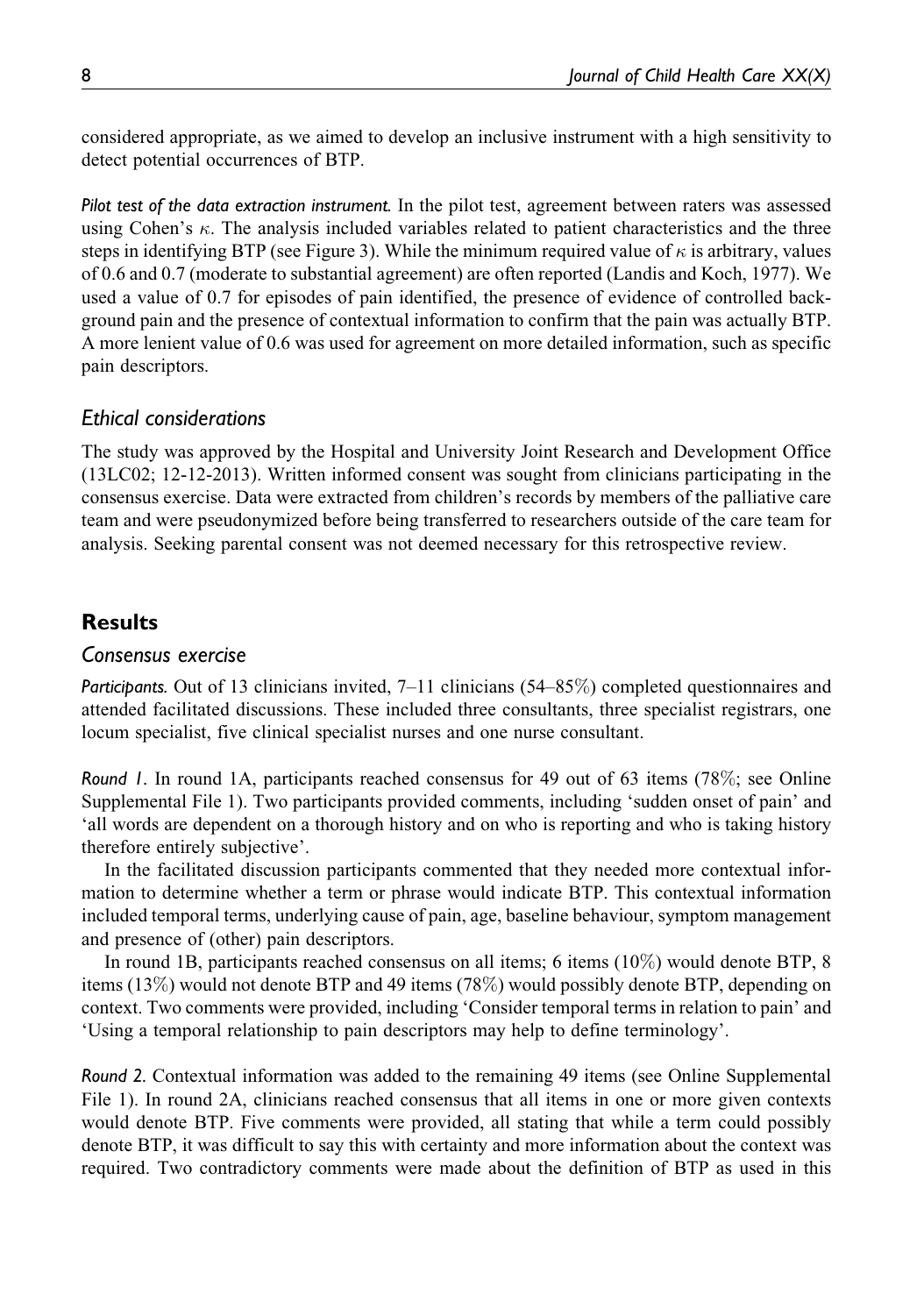study, one recommending to include incident pain in the definition of BTP and the other recommending against it.

The facilitated discussion provided further insight into the challenges still present even with additional contextual information. Clinicians indicated deciding between yes and no was challenging, with some stating they had responded to uncertainty with 'yes'. In addition, some distinction was made between phenomena that could evoke pain (e.g. spasms) and those where pain was accepted as the underlying causal mechanism for the behaviour demonstrated. Some respondents advocated more contextual information (e.g. further information on pain history). As with the first facilitated discussion, there was considerable discussion on symptoms associated with neuropathic pain.

In round 2B, consensus was achieved such that 39 items could denote BTP in at least one given context  $(80\%)$ . Ten items  $(20\%)$  did not reach consensus on 'yes' in any given context and were excluded.

### Pilot test of data extraction instrument

In the first part of the pilot test, data were extracted from the clinical records of 21 children with a malignant (24%) or non-malignant (76%) condition. The two extractors identified 82 episodes of pain; only 28 were identified by both (34% agreement;  $\kappa = -0.475$ ;  $p < 0.001$ ). Following discussions, the data extraction instrument was refined by explicating the first pain descriptor 'pain of any description', amalgamating similar pain descriptors and adding a list of relevant medications and interventions to the database (see Online Supplemental File 4).

In the second part of the pilot test, data were extracted from the clinical records of 31 children with a malignant  $(23\%)$  or non-malignant  $(77\%)$  condition. The two extractors identified 121 episodes of pain, of which 58 were identified by both (48% agreement;  $\kappa = -0.346; p = 0.001$ ).

### **Discussion**

#### Main findings

In this study, we investigated the feasibility of a retrospective review of the rich information in the records of children with LLCs or LTIs to obtain more insight into BTP. Using a structured consensus approach, we found that clinicians recognized a wide range of terms and phrases that could be used to document BTP in narrative records, although single word descriptors were usually considered insufficient without further contextual elements. A pilot test of a structured data extraction instrument based on the terms and phrases identified showed that even with detailed guidance in place, interrater reliability in identifying episodes of BTP from the narrative clinical records was unsatisfactory. Data extracted under these conditions are unlikely to provide reliable information about the frequency, nature and management of BTP (Landis and Koch, 1977), therefore we concluded that a retrospective review of narrative clinical records was not feasible.

#### Findings in context of literature

Assessing interrater reliability should be a routine component of any data extraction study but is often overlooked (Allison et al., 2000). Recent retrospective reviews in the population of children with LLCs and LTIs include reviews of symptoms (Jagt-van Kampen et al., 2015), pain medication (Orsey et al., 2009; Schiessl et al., 2008) and care provided (Feudtner et al., 2003; Ho and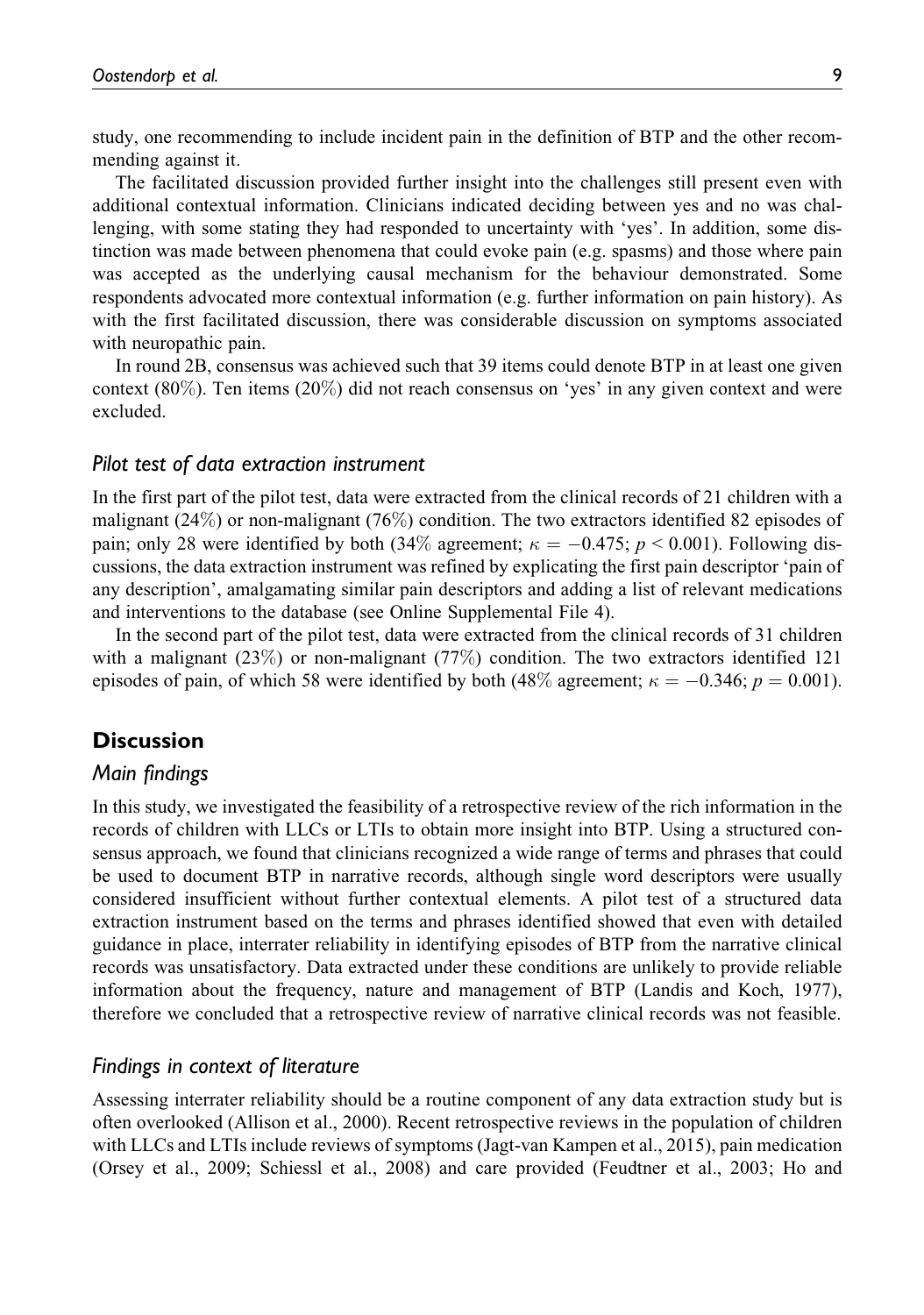Straatman, 2013). While some of these studies described measures taken to improve data quality, none described a reliability assessment. Several retrospective reviews in adult patient populations that did include an assessment of interrater reliability have demonstrated problems (Goulet et al., 2007; Meschia et al., 2006; Reeves et al., 2008; Thomas et al., 2002). Achieving satisfactory interrater reliability relies on three key components: (i) the data extraction instrument, (ii) the data extractors and (iii) the source of information from which the data are being extracted.

- (i) The content of the data extraction instrument was based on the results of the consensus exercise and the format followed published guidance (Eder et al., 2005; Engel et al., 2009; Gregory and Radovinsky, 2012; Jansen et al., 2005). Terms and phrases to be used in round 1 were derived from a review of children's clinical records. A Canadian study among hospitalized children provided a much more extensive list of terms and phrases to describe any pain (e.g. including physiological indicators), but there was considerable overlap with the terms and phrases identified in our study (Rashotte et al., 2013). The fact that such a wide range of terms/phrases was identified may have contributed to the difficulties in reliably extracting episodes of BTP. The use of ambiguous or complicated definitions as a cause of poor interrater reliability has been suggested previously in retrospective reviews in adult populations (Reeves et al., 2008).
- (ii) The pilot test to assess the reliability of extracted data involved the research nurse and a consultant, who worked in the clinical team and was responsible for writing notes. Both data extractors were clinically experienced, received training and recorded any issues regarding data extraction. In recent retrospective reviews in the population of children with LLCs or LTI, data were either extracted by one person (with no reliability assessment reported; Ho and Straatman, 2013; Jagt-van Kampen et al., 2015), or no information on who extracted data was provided (Chang et al., 2015; Feudtner et al., 2003; Orsey et al., 2009; Schiessl et al., 2008). Researchers seem to underestimate the challenges involved in extracting high quality data from clinical records (Allison et al., 2000). More methodological details need to be reported to allow readers to assess the quality of retrospective reviews and to enable researchers to learn from the experiences of others.
- (iii) The narrative clinical notes in this study were from a specialist paediatric palliative care team that cares for children with LLCs or LTIs both in hospital and in the community. Clinical notes may be completed when a team member has assessed a child in hospital, at home or in a hospice. They may also be completed after a telephone consultation with a parent or healthcare professional. These proxy assessments result in children's pain experiences being further filtered through other reporters (Twycross et al., 2015) prior to documentation in the clinical records. Similar issues have been noted in other retrospective reviews in this population, including discontinuity in terms of location of care, and lack of documentation who assessed the child using what methods, and whether consultations were performed by phone or face to face (Jagt-van Kampen et al., 2015; Kelly et al., 2018; Thrane et al., 2017). Suboptimal documentation was also discussed in retrospective reviews in adult populations, and it was suggested that this could be improved by using additional data sources (e.g. meeting the clinician who recorded the notes; Goulet et al., 2007), but this may not be feasible.

An additional challenge is the complexity of BTP. It is by definition intermittent and often unpredictable such that reporting and recording will vary. As highlighted in the consensus exercise,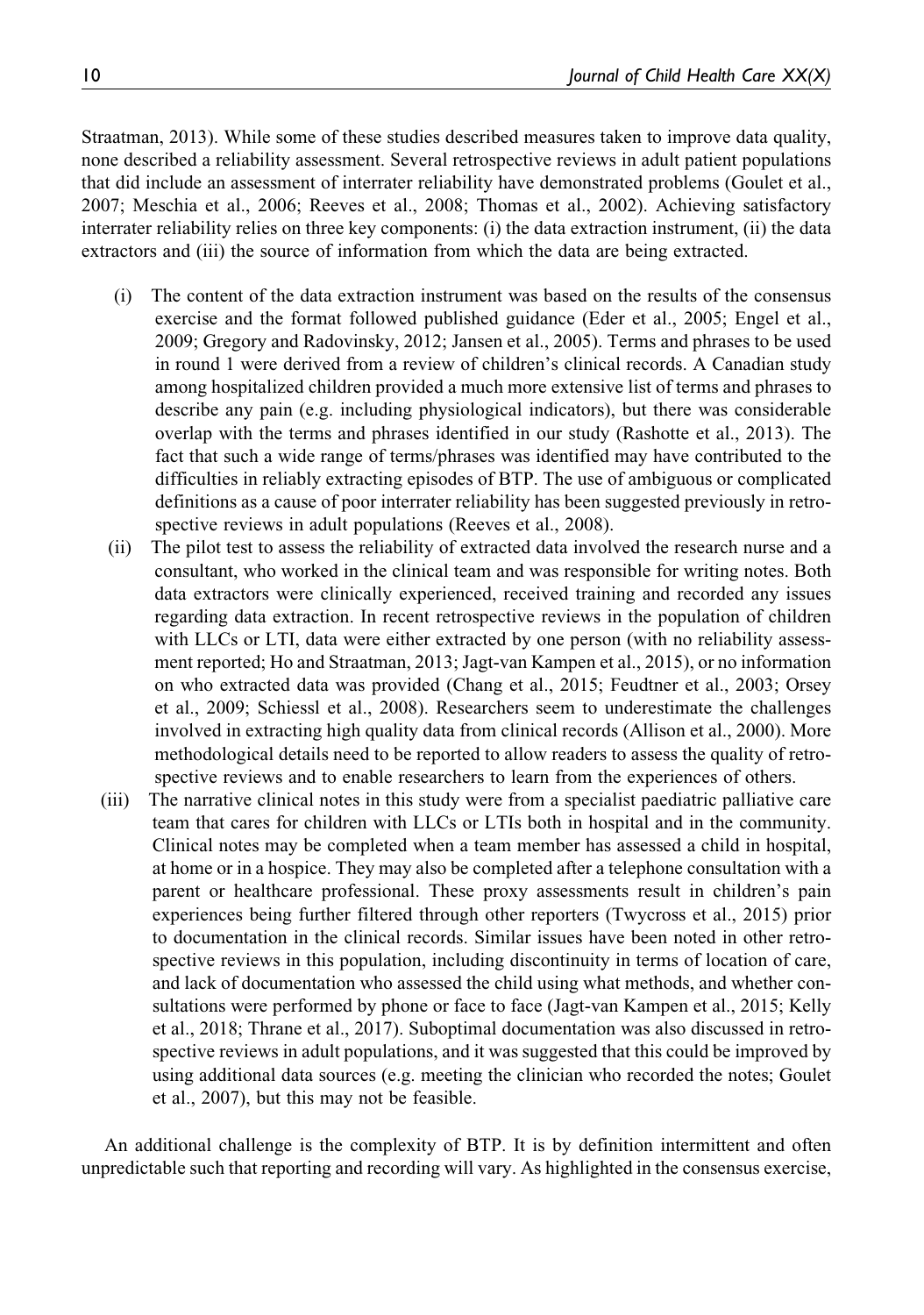documentation of contextual factors was regarded as essential in determining the presence of BTP. Another factor possibly contributing to poor interrater reliability are the inconsistencies in the narrative nature of the notes and the lack of a routinely used structured pain assessment rating scale (Chang et al., 2015; Hunt, 2012). Correspondingly, a lack of structure has been highlighted in previous studies on documentation in palliative care (Curtis et al., 2018; Furuno et al., 2017; Gunhardsson et al., 2008; McEvoy, 2000; Stewart et al., 2017; Yawn and Wollan, 2005). In one study, pain was commonly noted but different terminology was used, with pain characteristics often lacking (Gunhardsson et al., 2008). The authors emphasized the impact of accurate documentation on quality of care, symptom control and effective handover (Gunhardsson et al., 2008; McEvoy, 2000). The use of guidelines, checklists and more structured forms have been suggested to improve documentation (de la Cruz et al., 2016; Gunhardsson et al., 2008; McEvoy, 2000; Stewart et al., 2017). A study among children's nurses showed that the majority of these nurses agreed that the introduction of pain assessment tools across the hospital would improve documentation (Simons and Macdonald, 2004).

# Strengths and limitations

While recognizing the potential value of the information contained in clinical records for research purposes, we were aware of the challenges in extracting reliable data and decided to use a structured process in developing a data extraction instrument, using clinician feedback and published guidance, and assess the reliability of data extracted. While extracting reliable data on BTP from children's narrative clinical records remains elusive, this study is one of the first to investigate the description of pain in children's clinical records. A Canadian study has investigated the description of pain in children's clinical records but this included any pain, not specifically BTP, and the study was limited to a 24-hour period for inpatients in Canadian paediatric hospitals (Rashotte et al., 2013). Our study specifically focused on BTP in children with malignant and nonmalignant life-limiting illnesses, cared for by a paediatric palliative care team, adding the complexity of multiple settings. Admittedly, this study was confined to a single tertiary palliative care service and therefore terms and phrases identified in this service may not be recognized or utilized in narrative records by other healthcare professionals in this field. Moreover, other services may have adopted structured electronic health records, which would have implications for the structure of notes and consequently the design of retrospective reviews. However, there are indications that even when structured electronic records are used, clinicians may still resort to narratives to document pain episodes in detail (Rashotte et al., 2013). Finally, one could argue that to develop a truly inclusive data extraction instrument, a threshold higher than 51% should have been used for excluding terms/phrases. However, for most of the 18 items that were excluded, at least 70% of participants did not think that this term/phrase in the given context would indicate BTP.

# What this study adds

Several lessons can be learned from this feasibility study. First, the consensus exercise yielded important insights into BTP that can benefit future studies. Even with a WHO definition of BTP available, clinicians within a single service differed in their interpretation and application of this definition, for example, whether incident pain should be regarded as a subtype of BTP. As a result, clinicians identified a large number and wide variety of terms and phrases that could be used to document BTP in children's narrative notes. Clinicians found it particularly challenging to decide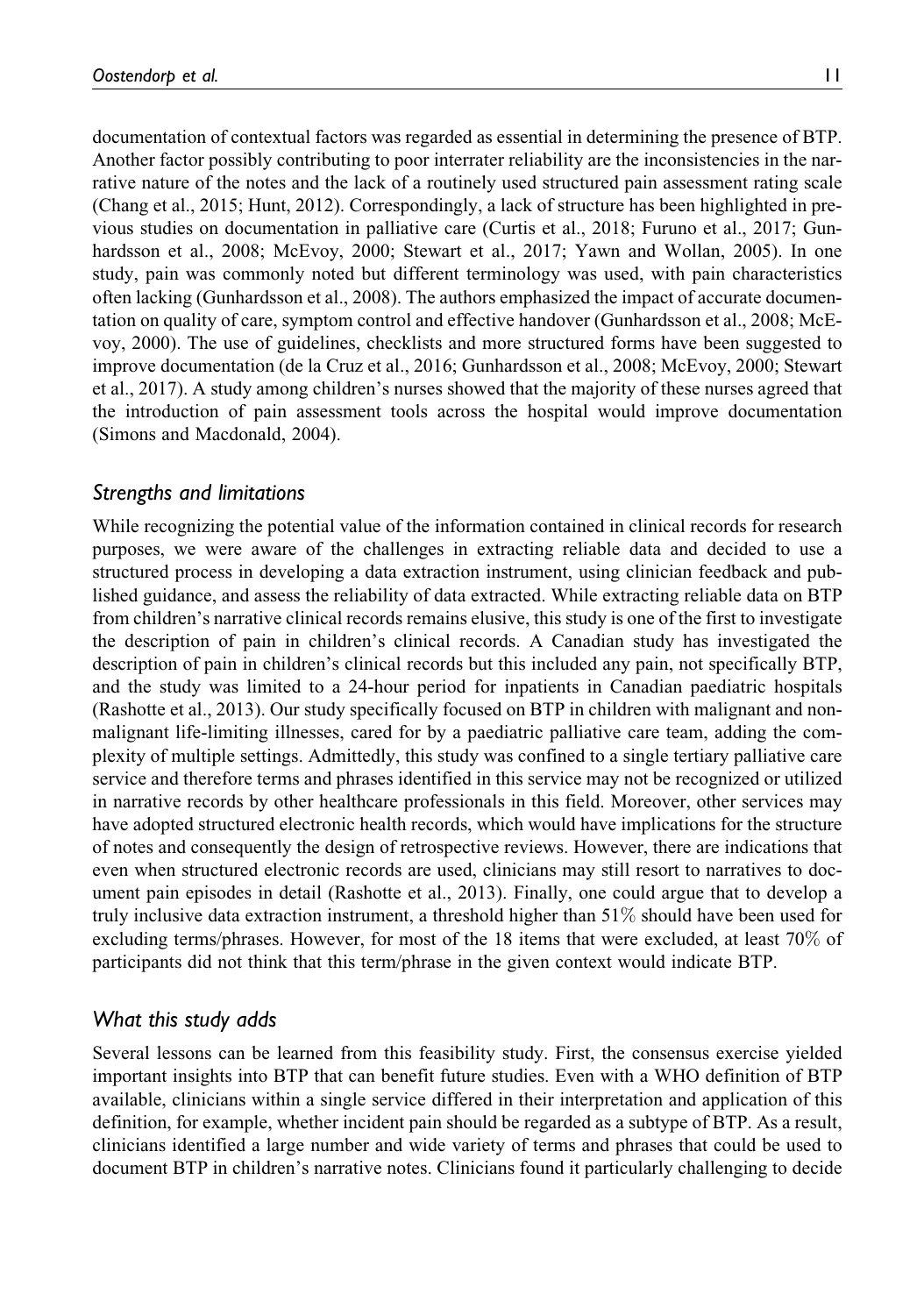whether neurological symptoms (e.g. dystonia) and neuropathic pain and its management strategies could be regarded as BTP.

Second, this study illustrates several methodological challenges related to using narrative clinical records for research purposes. While narrative clinical records provide a richer description of pain experiences than pain scores or records of analgesia, the potential to identify a complex pain symptom through the presence of specific words or phrases was challenged by palliative care clinicians who emphasized the subjective and contextual aspects of assessments. In addition, our study also demonstrated that clinical records serve several purposes including an assessment of the child, a report of actual and planned interventions and are often written to illustrate the rationale for clinical decisions. They are not neutral reports but rather a constructed account of complex events.

# Implications for practice

Given the challenges encountered, we do not recommend a further retrospective review of BTP using narrative records. While it was not possible to generate reliable information from a retrospective review of narrative clinical records, challenges identified and lessons learned can give direction to future documentation in clinical records and research. Clear and consistent recording of notes is crucial for the clinical care of children with LLCs or LTIs, especially because data from a wide variety of sources and care settings are used in care and treatment. Narrative clinical records could benefit from a more structured format, the inclusion of validated assessment tools and consistent recording of contextual factors. Opportunities to debate and develop a consensus view among clinicians are also critical in improving the consistency of notes and as such should be a feature of practice review. Better consistency of documentation will enable researchers to make use of the information that is already available to obtain a better understanding of complex symptoms and, ultimately, develop effective interventions. Currently available guidance for management of BTP in children is based on clinical experience rather than research evidence (Friedrichsdorf and Postier, 2014). The best way forward would be a prospective study recording episodes of BTP and pain management interventions based on a clear definition of all components and utilizing structured pain assessment tools.

### Acknowledgements

The authors would like to thank all clinicians who participated in the consensus study for their invaluable feedback and suggestions. We would like to thank Lorraine Hackett for her assistance with the pilot study of the data extraction instrument. We are grateful to Liz Rasdall for her contribution to identifying terms and phrases for the first round of the consensus study, to Dr Alison Twycross, Dr Emily Harrop and Professor Faith Gibson for reviewing a draft of the study protocol, to Dr Michelle Koh for her contribution to piloting the questionnaire and to Dr Penny Titman who facilitated group discussions in the consensus study.

### Declaration of Conflicting Interests

The author(s) declared no potential conflicts of interest with respect to the research, authorship, and/or publication of this article.

### Funding

The author(s) disclosed receipt of the following financial support for the research, authorship, and/ or publication of this article: This study was partly funded by a charitable trust who wishes to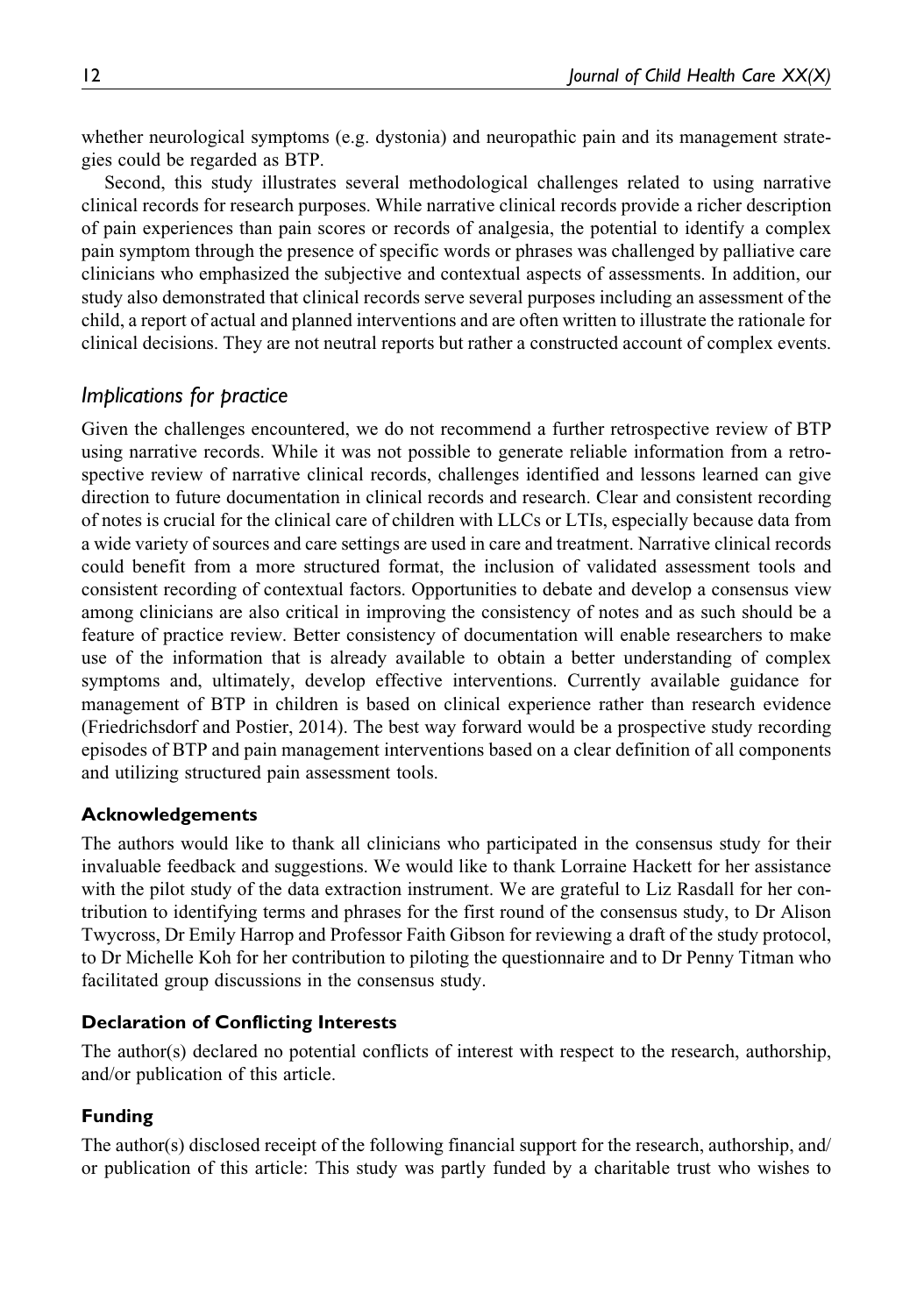remain anonymous. The researchers were funded by the Louis Dundas Centre for Children's Palliative Care (grant number 2LGB/B (PK); 2LGB/C (JC and LO)) and the True Colours Trust (grant number 2LGA) (MBL). The research was supported by the National Institute for Health Research Biomedical Research Centre at Great Ormond Street Hospital for Children NHS Foundation Trust and University College London. The funders had no role in study design, in the collection, analysis and interpretation of data, in the writing of the manuscript and in the decision to submit the article for publication.

## ORCID iD

Linda JM Oostendorp **b** <https://orcid.org/0000-0001-5544-2672>

### Supplemental material

Supplemental material for this article is available online.

### References

- Allison JJ, Wall TC, Spettell CM, et al. (2000) The art and science of chart review. Journal on Quality Improvement 26: 115–136.
- Chang J, Versloot J, Fashler SR, et al. (2015) Pain assessment in children: validity of facial expression items in observational pain scales. The Clinical Journal of Pain 31: 189–197.
- Craig F, Henderson EM and Bluebond-Langner M (2015) Management of respiratory symptoms in paediatric palliative care. Current Opinion in Supportive and Palliative Care 9: 217–226.
- Curtis JR, Sathitratanacheewin S, Starks H, et al. (2018) Using electronic health records for quality measurement and accountability in care of the seriously ill: opportunities and challenges. Journal of Palliative Medicine 21: S52–S60.
- Davies AN, Dickman A, Reid C, et al. (2009) The management of cancer-related breakthrough pain: recommendations of a task group of the science committee of the association for palliative medicine of Great Britain and Ireland. European Journal of Pain 13: 331–338.
- de la Cruz M, Reddy A, Vidal M, et al. (2016) Impact of a palliative care checklist on clinical documentation. Journal of Oncology Practice 12: e241–e247.
- Drake R, Frost J and Collins JJ (2003) The symptoms of dying children. Journal of Pain and Symptom Management 26: 594–603.
- Eder C, Fullerton J, Benroth R, et al. (2005) Pragmatic strategies that enhance the reliability of data abstracted from medical records. Applied Nursing Research 18: 50–54.
- Engel L, Henderson C, Fergenbaum J, et al. (2009) Medical record review conduction model for improving interrater reliability of abstracting medical-related information. Evaluation & The Health Professions 32: 281–298.
- Feudtner C, DiGiuseppe DL and Neff JM (2003) Hospital care for children and young adults in the last year of life: a population-based study. BMC Medicine 1: 3.
- Friedrichsdorf SJ, Finney D, Bergin M, et al. (2007) Breakthrough pain in children with cancer. Journal of Pain and Symptom Management 34: 209–216.
- Friedrichsdorf SJ and Postier A (2014) Management of breakthrough pain in children with cancer. Journal of Pain Research 7: 117–123.
- Furuno JP, Noble BN, Bearden DT, et al. (2017) Feasibility of retrospective pharmacovigilance studies in hospice care: a case study of antibiotics for the treatment of urinary tract infections. *Journal of Palliative* Medicine 20: 316–317.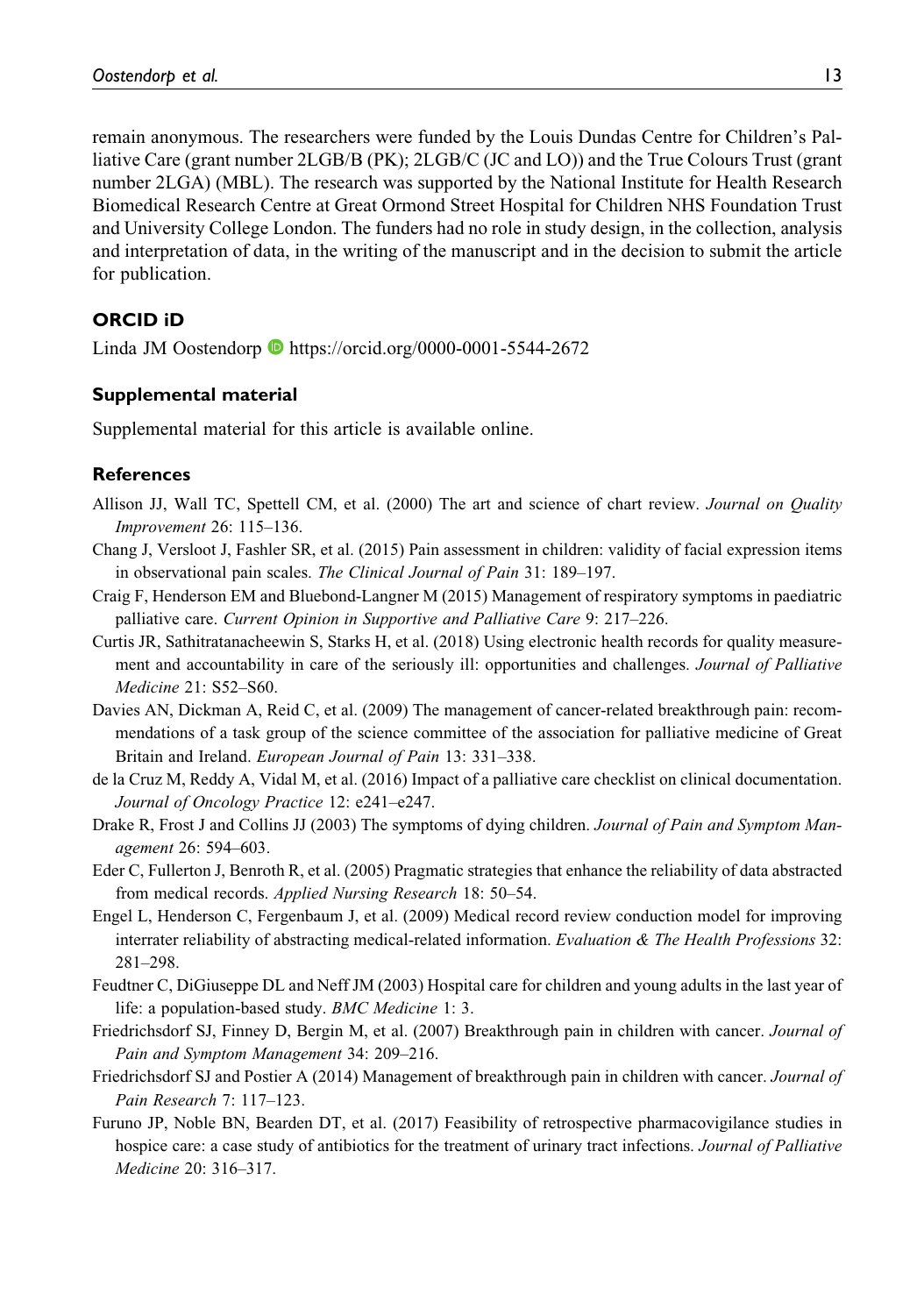- Gearing RE, Mian IA, Barber J, et al. (2006) A methodology for conducting retrospective chart review research in child and adolescent psychiatry. Journal of the Canadian Academy of Child and Adolescent Psychiatry 15: 126–134.
- Goldman A, Hewitt M, Collins GS, et al. (2006) Symptoms in children/young people with progressive malignant disease: United Kingdom Children's Cancer Study Group/Paediatric Oncology Nurses Forum survey. Pediatrics 117: e1179–e1186.
- Goulet F, Jacques A, Gagnon R, et al. (2007) Assessment of family physicians' performance using patient charts: interrater reliability and concordance with chart-stimulated recall interview. Evaluation & The Health Professions 30: 376–392.
- Gregory KE and Radovinsky L (2012) Research strategies that result in optimal data collection from the patient medical record. Applied Nursing Research 25: 108–116.
- Gunhardsson I, Svensson A and Bertero C (2008) Documentation in palliative care: nursing documentation in a palliative care unit–a pilot study. American Journal of Hospice and Palliative Medicine<sup>®</sup> 25: 45–51.
- Hellings P (2004) A rich source of clinical research data: medical records and telephone logs. Journal of Pediatric Health Care 18: 154–155.
- Ho C and Straatman L (2013) A review of pediatric palliative care service utilization in children with a progressive neuromuscular disease who died on a palliative care program. Journal of Child Neurology 28: 40–44.
- Hunt A (2012) Pain assessment. In: Goldman A, Hain R and Liben S (eds) Oxford Textbook of Palliative Care for Children, 2nd ed. Oxford: Oxford University Press, pp. 204–217.
- Jagt-van Kampen CT, van de Wetering MD and Schouten-van Meeteren AYN (2015) The timing, duration, and management of symptoms of children with an incurable brain tumor: a retrospective study of the palliative phase. Neuro-Oncology Practice 2: 70–77.
- James D and Warren-Forward H (2015) Research methods for formal consensus development. Nursing Research 22: 35–40.
- Jansen AC, van Aalst-Cohen ES, Hutten BA, et al. (2005) Guidelines were developed for data collection from medical records for use in retrospective analyses. Journal of Clinical Epidemiology 58: 269-274.
- Jones J and Hunter D (1995) Consensus methods for medical and health services research. British Medical Journal 311: 376–380.
- Kelly J, Ritchie J, Donovan L, et al. (2018) A retrospective review of resuscitation planning at a children's hospital. Children (Basel) 5: 9.
- Landis JR and Koch GG (1977) The measurement of observer agreement for categorical data. Biometrics 33: 159–174.
- Liben S, Papadatou D and Wolfe J (2008) Paediatric palliative care: challenges and emerging ideas. Lancet 371: 852–864.
- Lilford R, Edwards A, Girling A, et al. (2007) Inter-rater reliability of case-note audit: a systematic review. Journal of Health Services Research & Policy 12: 173–180.
- McEvoy M (2000) Development of a new approach to palliative care documentation. *International Journal of* Palliative Nursing 6: 288–297.
- McMillan SS, King M and Tully MP (2016) How to use the nominal group and Delphi techniques. *Interna*tional Journal of Clinical Pharmacy 38: 655–662.
- Meschia JF, Barrett KM, Chukwudelunzu F, et al. (2006) Interobserver agreement in the trial of org 10172 in acute stroke treatment classification of stroke based on retrospective medical record review. Journal of Stroke and Cerebrovascular Diseases 15: 266–272.
- Orsey AD, Belasco JB, Ellenberg JH, et al. (2009) Variation in receipt of opioids by pediatric oncology patients who died in children's hospitals. Pediatric Blood & Cancer 52: 761–766.